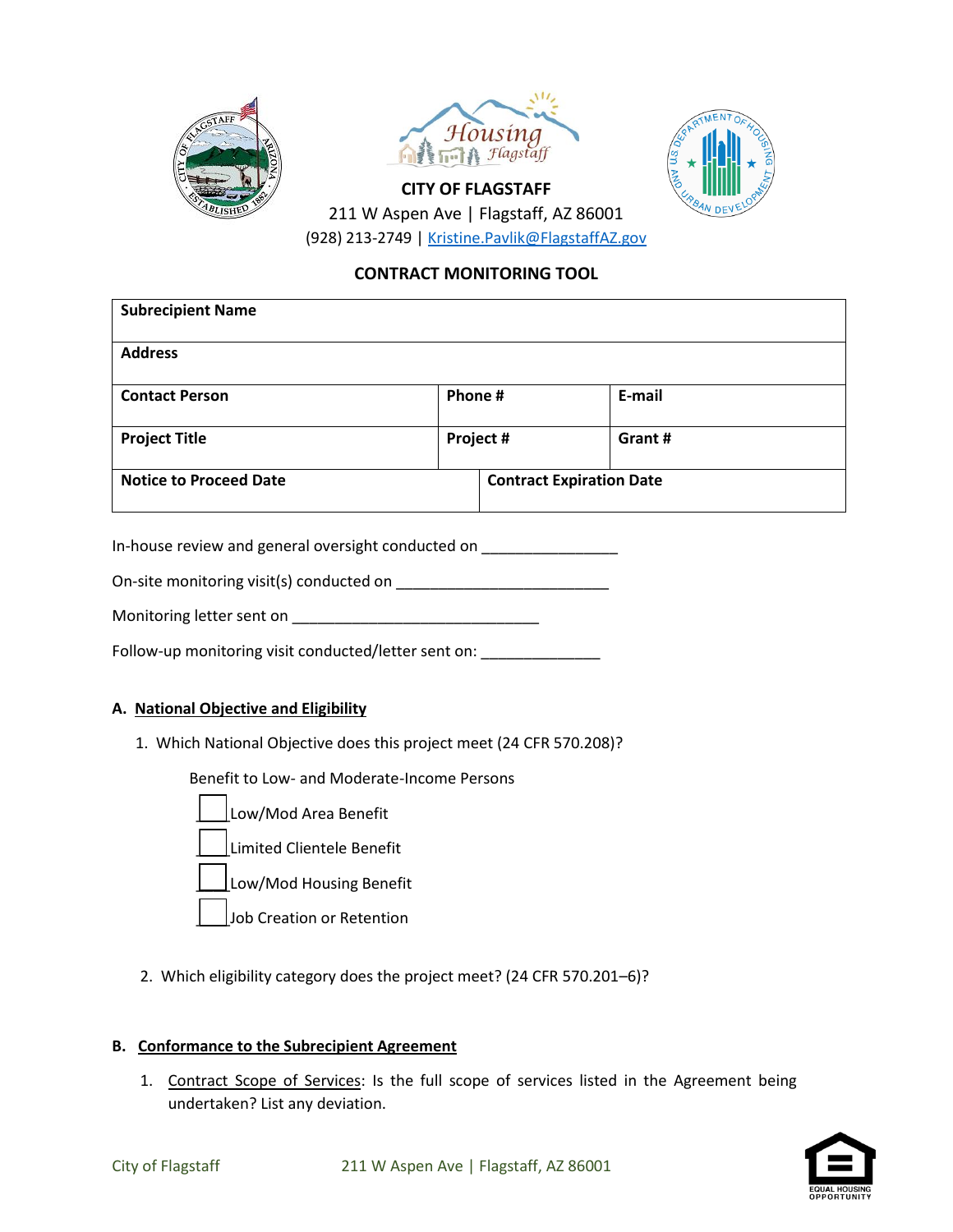- 2. Levels of Accomplishments: Compare actual accomplishments at the point of monitoring with planned accomplishments. Is the project achieving the expected levels of performance (number of persons served, number of units rehabilitated, etc.) and reaching the intended client group? Explain any problem the subrecipient may be experiencing. **Acknowledge major accomplishments.**
- 3. Time of Performance: Is the work being performed in a timely manner (i.e., meeting the schedule as shown in the Agreement)? Explain.
- 4. Budget: Compare actual expenditures versus planned expenditures. Note any discrepancies or possible deviations.
- 5. Requests for Payment: Are requests for payment being submitted in a timely manner and are they consistent with the level of work accomplished? Is program income properly accounted for and recorded? Explain.
- 6. Progress Reports: Have progress reports been submitted with payment requests (where required) on time and were they complete and accurate?
- 7. Special Conditions: Does the project conform to any special terms and conditions included in the Subrecipient Agreement? Explain.

## **C. Conformance to the Subrecipient Agreement**

Records should demonstrate that each activity undertaken meets the criteria for National Objectives compliance. Such records should be found in both the grantee's project file and the subrecipient file.

- 1. Filing System: Are the subrecipient's files orderly, comprehensive, secured for confidentiality where necessary, and up to date? Note any areas of deficiency.
- 2. Documentation (activities, costs, and beneficiaries): Do the Housing and Community Development project files and subrecipient records have the necessary documentation supporting the National Objective being met, eligibility, and program costs as they relate to 24 CFR 570.506? Do the project files support the data the subrecipient has provided for the CAPER?

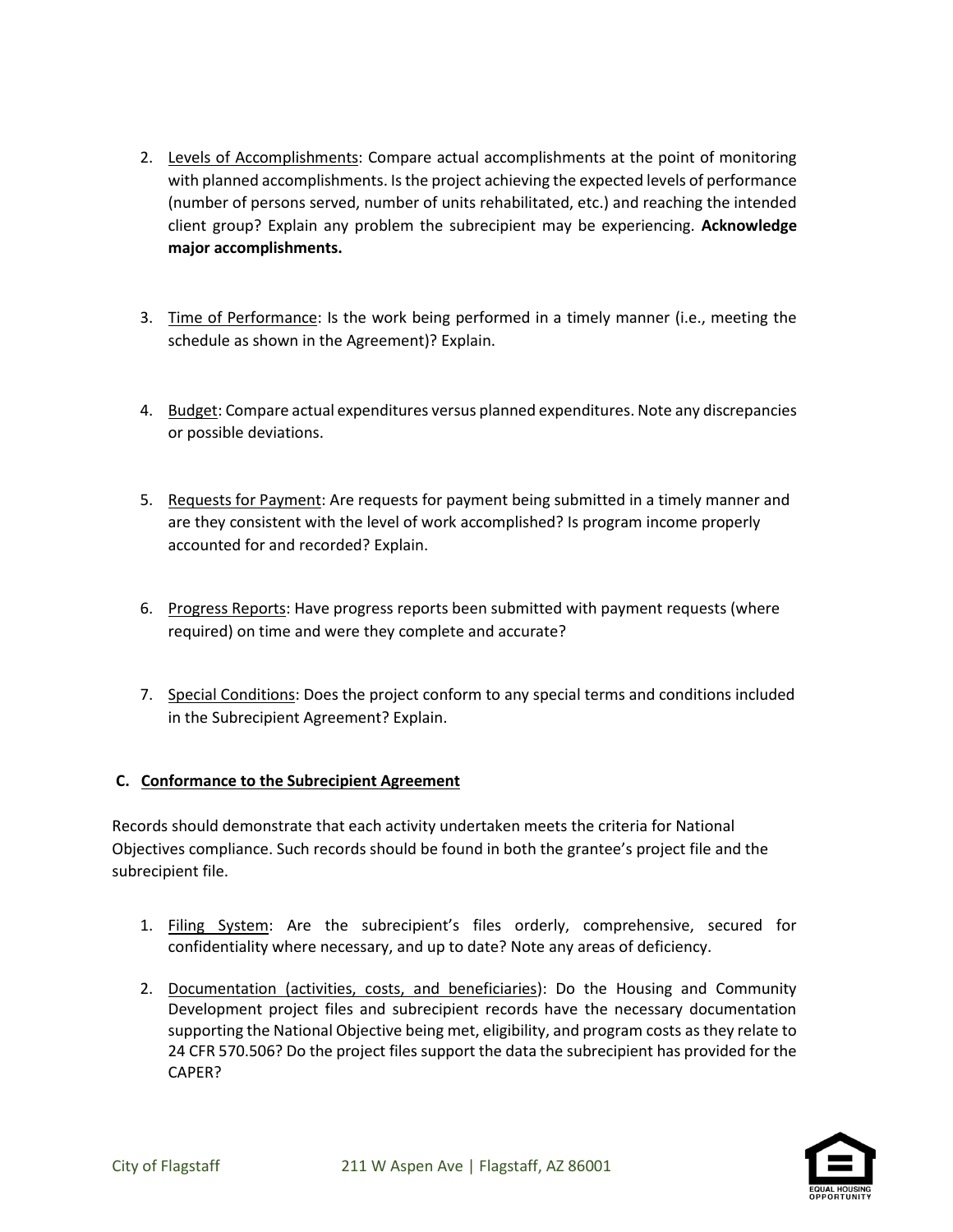- 3. Record Retention: Is there a process for determining which records need to be retained and for how long?
- 4. Site Visit (where applicable): Is the information revealed by a site visit consistent with the records maintained by the subrecipient and with data previously provided to the grantee? Explain any discrepancies.
	- a. Is the project manager located on-site and running the day-to-day operations? Do the staff seem fully informed about program requirements and project expectations? Explain.
	- b. Is the project accomplishing what it was designed to do? Explain any problems.

## **D. Financial Management Systems (2 CFR Part 200)**

- 1. Systems for Internal Control: Are systems in compliance with accounting policies and procedures for cash, real and personal property, equipment, and other assets (2 CFR Part 200.)?
- 2. Components of a Financial Management System: Review the chart of accounts, journals, ledgers, reconciliation, data processing, and reporting system. Note any discrepancies.
- 3. Accounting: Compare the latest performance report, drawdown requests, bank records, payroll records, receipts/disbursements, etc. Note any discrepancies.
- 4. Eligible, Allocable, and Reasonable Costs: See 2 CFR Part 200. Pay particular attention to the time distribution records where the subrecipient has employees who work on both CDBG and non-CDBG funded activities. Note any discrepancies.
- 5. Cash Management/Drawdown Procedures: See 2 CFR Part 200. Has all cash been promptly drawn down and deposited? Are all drawdowns of Federal funds properly recorded? Note any discrepancies.
- 6. Management of Program Income: If the subrecipient generates program income, refer to 24 CFR 570.504 and the Subrecipient Agreement about its use. Note any discrepancies.
- 7. IPA Audit Reports/Follow-up: (2 CFR Part 200) Determine if the subrecipient has expended \$750,000 or more in Federal funds for the subject program year.

| IPA Audit Required | $Yes \t\nNo \t\nN/A \t\n$ |  |
|--------------------|---------------------------|--|
| Date Conducted     |                           |  |

Any findings related to CDBG activity? Status? Explain.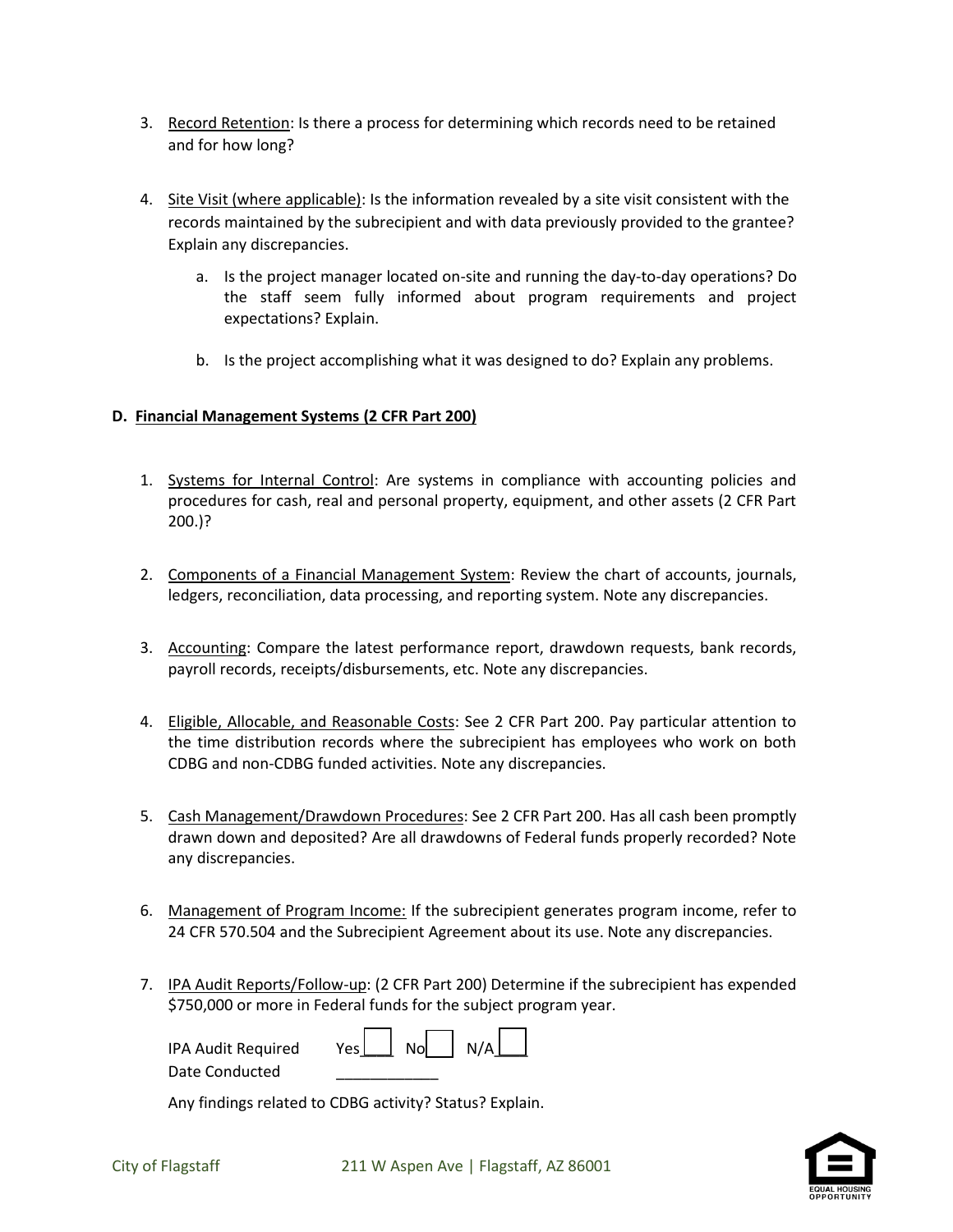- 8. Maintenance of Source Documentation: (2 CFR 200) Note any discrepancies in sample records, invoices, vouchers, and time records traced through the system.
- 9. Budget Control: Do actual expenditures match the line-item budget? Refer to 2 CFR 200. Note any discrepancies.

#### **E. Insurance**

- 1. Has the subrecipient submitted a current copy of its Certificate of Insurance?
- 2. Is the endorsement included and the City named as an additional insured?

#### **F. Procurement, Equipment, and Real Property**

- 1. Procurement Procedures: Do the procedures the subrecipient uses for procurement of goods and services meet CDBG requirements? Review a sample number of procurements.
- 2. Conflict of Interest: How does the subrecipient assure there was no conflict of interest, real or apparent? Review the process and comment.
- 3. Has the subrecipient acquired or improved any property it owns in whole or in part with CDBG funds in excess of \$25,000? If yes, review for compliance with 2 CFR 200.313.
- 4. Has the subrecipient purchased equipment with CDBG funds? Does the subrecipient maintain the records required at 2 CFR Part 200?
- 5. Has a physical inventory taken place and the results reconciled with property records within the last two years?
- 6. If the subrecipient disposed of equipment/property that was purchased with Federal funds within the last five years:
	- a. Were proceeds from the sale reported as program income?
	- b. Did the grantee approve expenditure of program income?
	- c. Was the program income returned to the grantee?